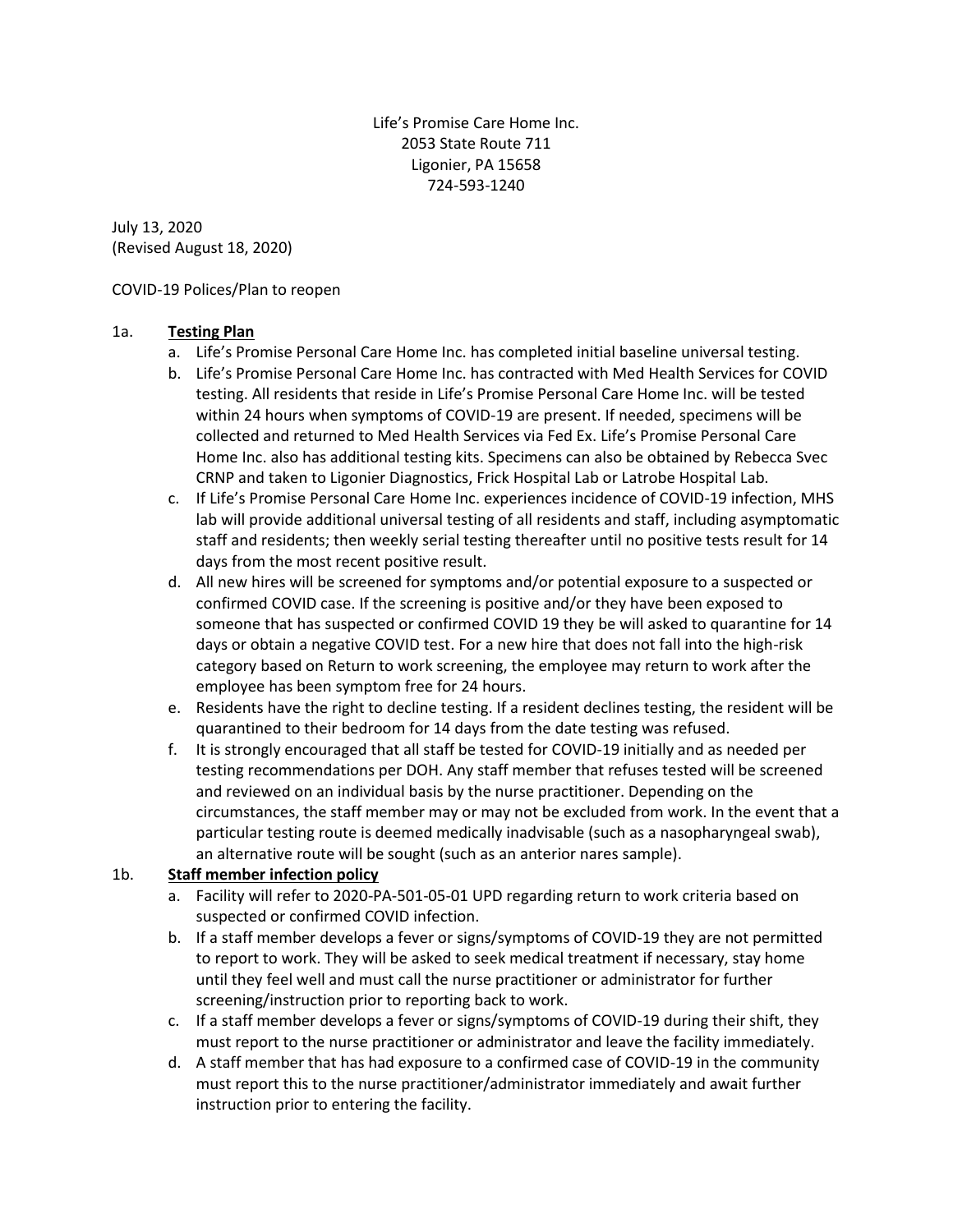#### 2. **Plan to isolate or cohort residents diagnosed with COVID-19**

a. Upon the incidence of COVID-19 at Life's Promise Personal Care Home, bedrooms will be designated as RED, YELLOW, or GREEN areas. Once universal testing is performed and negative result is received for each resident and employee, each bedroom would be considered a green zone. If COVID is suspected, the affected resident's bedroom will be designated as YELLOW (potentially exposed). Upon COVID + lab result, the affected resident's bedroom will be designated as a RED and the rest of the hallway or any resident(s) that the infected person came into contact with will be considered "potentially exposed" areas or yellow zones until weekly serial testing is performed 14 days from the most recent positive test. A hallway will be considered GREEN if no COVID is suspected or all residents had no risk of exposure. A hallway would only be l labeled a RED zone should all residents in a hallway have a positive COVID test result.

b. During an incidence of COVID infection(s), all residents will be isolated to their bedroom with the door closed. All essentials such as meals, care needs, etc. will be provided in the bedroom.

c. All staff members have been trained in "Donning/Doffing" PPE. Full PPE will be required prior to entry to a bedroom of a COVID + resident (RED) or COVID potentially exposed (YELLOW). A "donning" and "doffing" station will be designated in each hallway of a RED or YELLOW zone. Any resident that resides in a semi-private room in a RED or Yellow hallway, when possible will be moved into an unoccupied single bedroom.

#### 3. **Plan to actively screen visitors, employees, and residents**

a. All visitors, volunteers, non-essential personnel, and essential personnel will be required to complete the COVID-19 SCREENING FOR VISITORS. If anyone answers yes to any of the screening questions, they will be asked to refrain from entering the building. All permitted visitors MUST wear a mask and use antibacterial hand sanitizer upon entry.

A mask is required for all staff members, visitors, non-essential personnel, and essential personal when an outbreak of COVID is not suspected. When an outbreak of COVID is confirmed, visitation will be restricted and PPE protocols will be used.

b. All residents will be screened for signs and symptoms of COVID-19 daily. Temperature checks are documented daily.

#### 4. **Plan to maintain PPE supply and train staff on use**

a. Knowledge and education regarding how to don and doff PPE in full (N-95 mask, gloves, gown, and eye shield) per CDC guidance is a requirement of employment at Life's Promise PCH. Education may be via instructional video and/or live demonstration. b. A current and adequate supply of PPE is in place. Should incidence of COVID-19 develop, whereas increased PPE needs are required, James Stambaugh, owner, will do a weekly inventory and order from existing suppliers contracted with our facility. Our facility is also in contact with Michele Zona with the Westmoreland County Department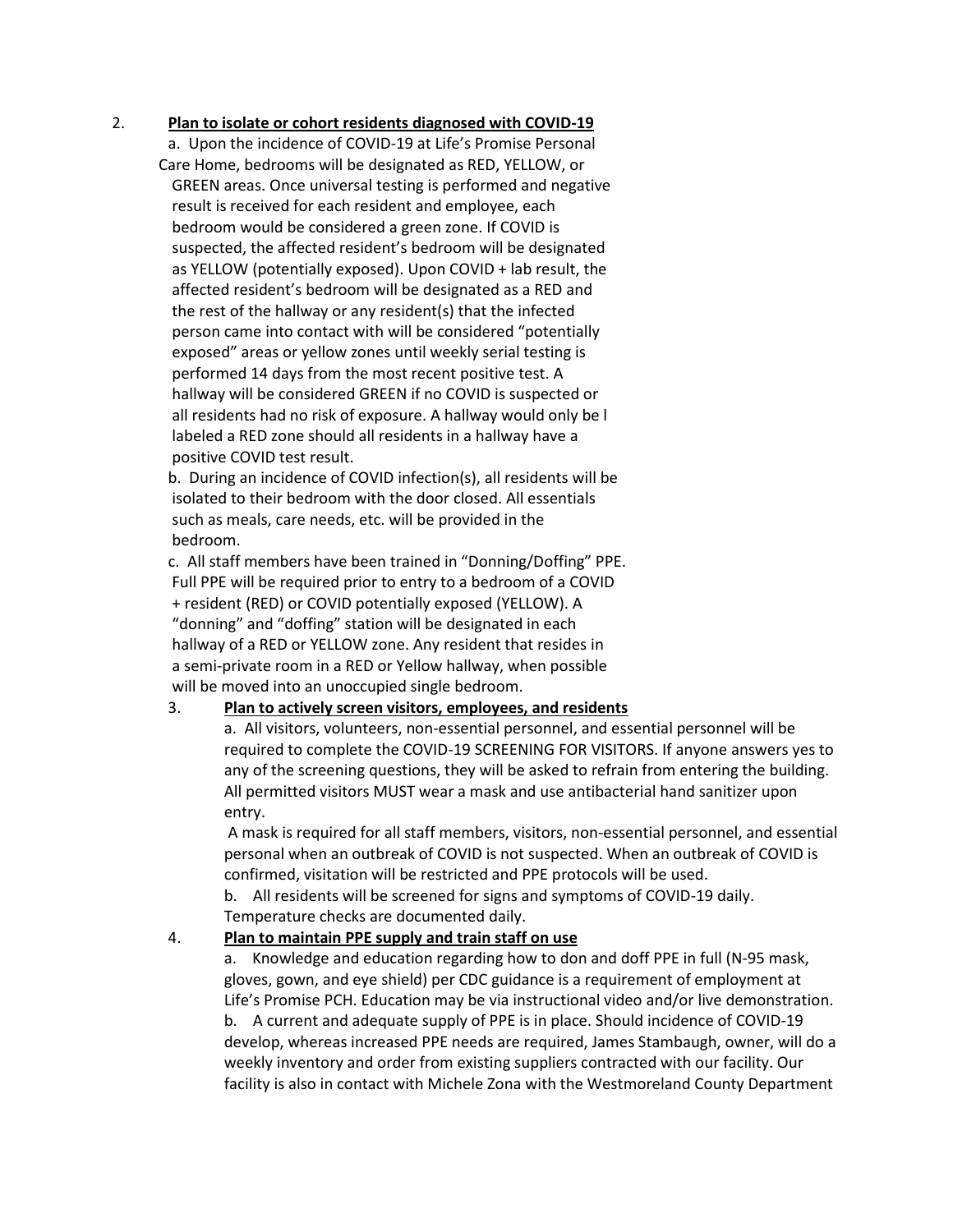of Safety for any critical supply needs should we develop a need based on the supply chain shortages.

## 5. **Plan to maintain adequate staffing**

a. Should the facility develop an outbreak of COVID-19, staffing shortages are expected. Life's Promise Personal Care Home exceeds staffing levels based on Department of Health Requirements. Should staffing contingencies be in place, Life's Promise Personal Care Home may reduce staff hours to meet Department of Health requirements, as an alternative to exceeding the hours. Life's Promise Personal Care Home is also contracted with Dedicated Nursing Associates to support staffing needs should they develop.

## 6. **Dining Services**

a. Communal dining is limited to residents unexposed to COVID-19. Residents may eat in the same room with social distancing in place. This may require mealtimes to be served in shifts. Meal times may be staggered to allot more residents to be served in the dining room with social distancing in place.

b. If a resident is at risk of choking, gloves and masks will be utilized for the staff member(s) assisting that resident. If a staff member is assisting more than one resident, the staff member will perform hand hygiene each time the staff member switches between residents.

c. All dining surfaces are wiped down with Envirox.

# 7. **Plan to resume visitation**

a. During reopening phases, we are required to establish a schedule of visitation. Visitation must only be in areas designated as neutral. Visitation is limited to thirty-minute scheduled intervals as we phase back, with plans to increase time frames as quickly as possible. Appointments must be made 24 hours in advance. There are 2 designated neutral zones, one indoor and one outdoor.

b. For outdoor neutral zones, umbrellas will be provided. The outdoor visitors will be screened at the deck entrance in the back of the building. Two visitors at a time are permitted. Staff members will anticipate your arrival. Please call in advance if you will be late or if you are at the facility and a staff member has not greeted you.

c. For indoor neutral zones, designated staff members will screen visitors at the activity area door in the back of the building. Two visitors at a time are permitted. Staff members will anticipate your arrival. Please call in advance if you will be late or if you are at the facility and a staff member has not greeted you.

d. Before and after visitation for indoor and outdoor areas,

areas will be wiped down with Envirox. The areas will be sanitized weekly with an electrostatic sprayer with Vitaloxide. Quarterly areas will be treated with Add-A-Shield. Social-distancing must be maintained. The neutral zones will have a clearly defined 6 feet distanced seating area. Visitors must comply with a face mask for the entire visit and wear it properly. If a visitor does not pass screening, visitation will be refused. Visitors must perform hand hygiene before and after visitation, sign in and out, and stay in the neutral areas designated for visitation. Visitation will not be permitted or scheduled during mealtimes. Children are permitted when accompanied by an adult visitor. Adult visitors must be able to manage their children. Children older than 2 years of age must wear a facemask during the entire visit and must maintain strict social distancing.

8. **Plan to halt reopening process**